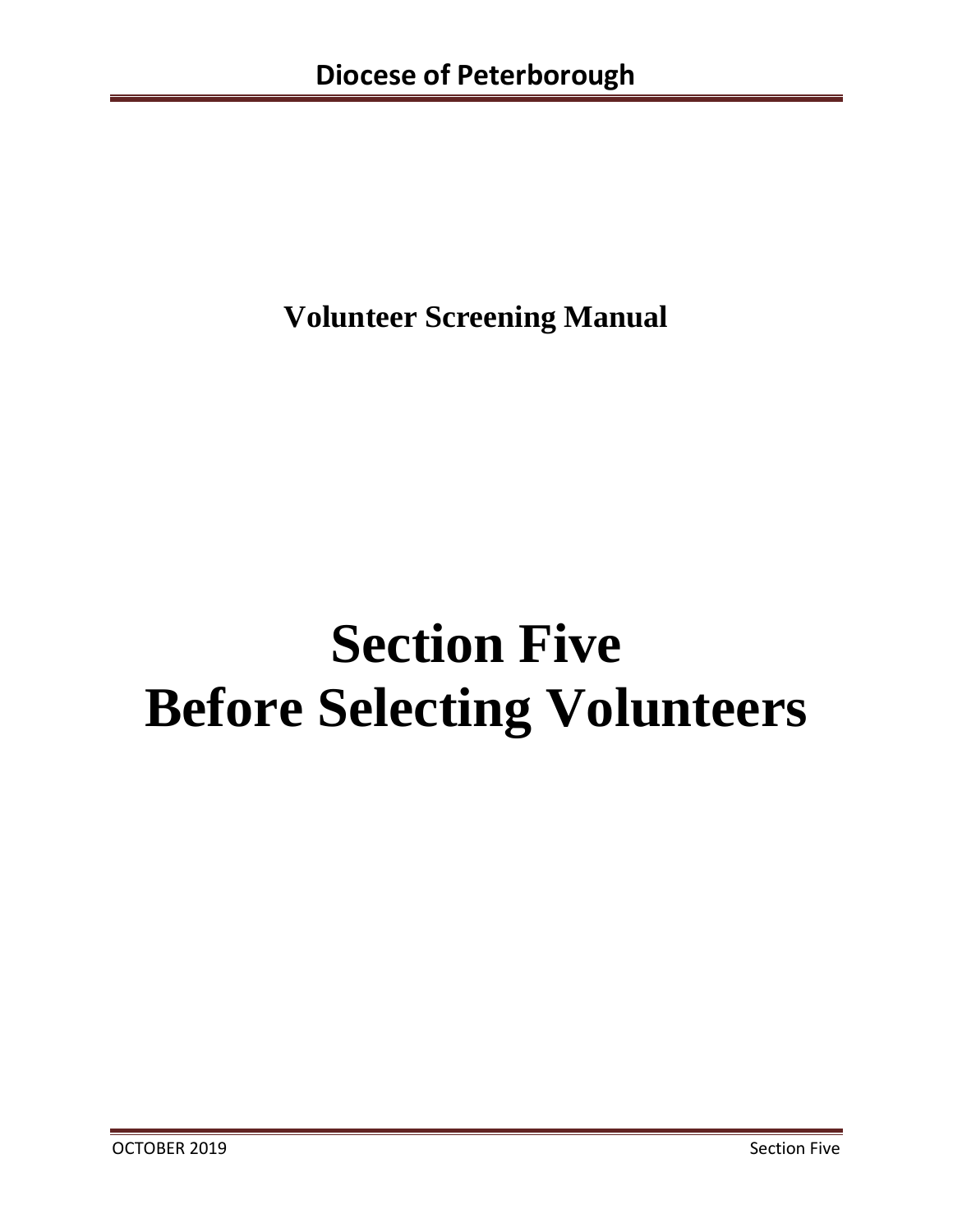# **SECTION FIVE: BEFORE SELECTING VOLUNTEERS**

### **Step One: Determining Risk**

The nature of the ministry and the inherent level of risks involved dictate the need for screening. Consequently, the greater the risk, the greater the degree of screening that is to be completed. When in doubt as to the level of risk, a position will be categorized as high risk. The following factors help determine the risk: the participant, the setting, the nature of the activity and the level of supervision.

#### **The participant**

The vulnerability of the persons being served is to be taken into account. Small children, teens, the physically or mentally challenged, and seniors are the most vulnerable. A vulnerable adult is someone who does not have full use of his or her faculties or who is experiencing the effects of trauma or abuse and is unable to function and reason clearly.

#### **The setting**

The setting is the context in which a ministry is provided. The following questions may help to establish criteria for determining the risk: Where is the activity taking place (for example, in someone's home, a parish centre, in a public or private place)? Are the participants meeting on a one-to-one basis or with others?

## **The nature of the activity**

The relationship established between participants is important. The following questions may help to establish criteria for determining the risk: What authority (if any) does the volunteer have in a given ministry? Is the volunteer in a position to establish a close relationship with the participant (for example, as a mentor)? Is the volunteer involved with very emotional or traumatized participants? How often do the participants come together?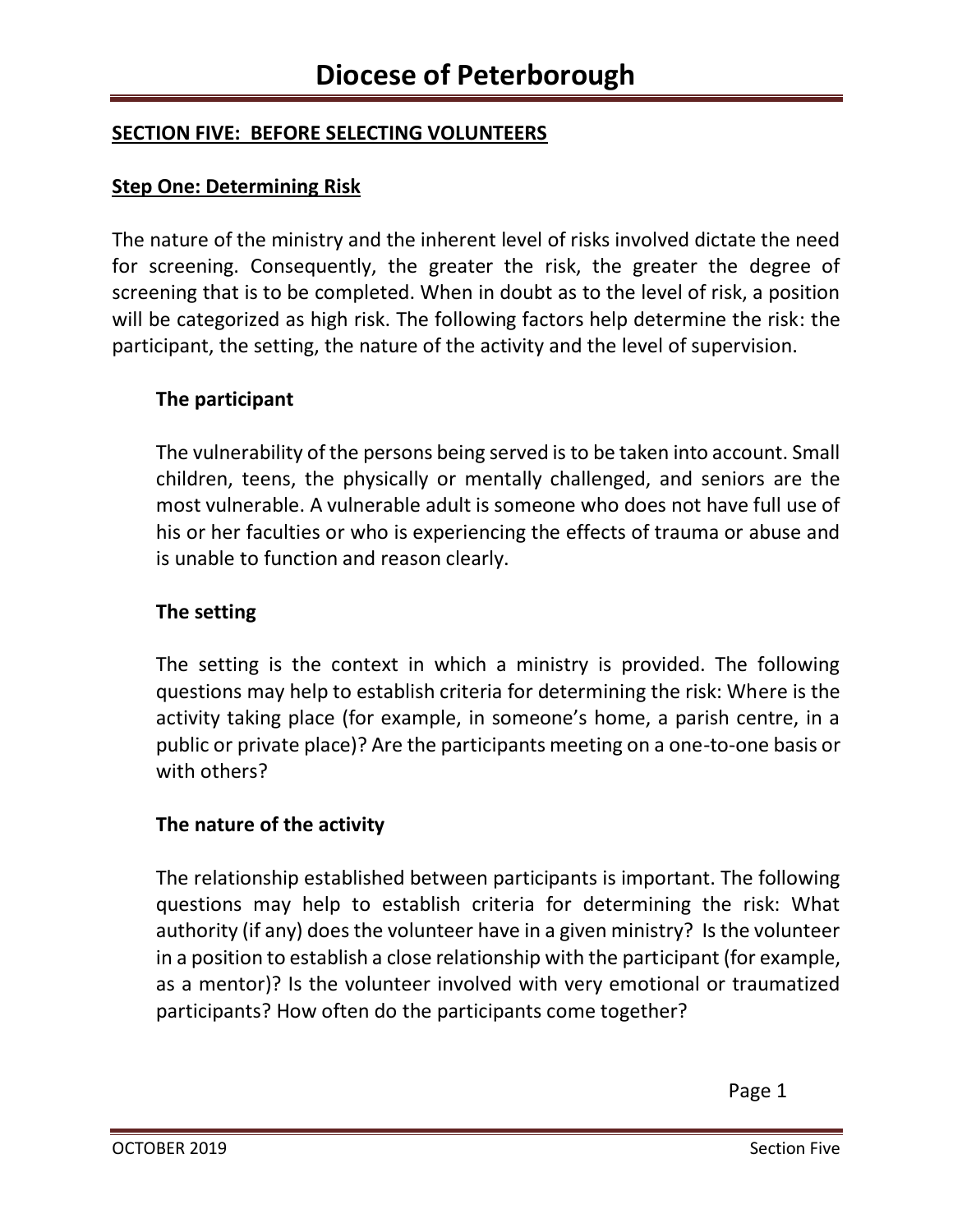## **The level of supervision**

The level of supervision may vary from one ministry to another. The presence or absence of supervision helps to determine the risk (for example, if a ministry always requires supervision and it takes place in a group setting, the risk would be lower than for an activity that has no supervision and takes place one-on-one).

#### **Summary**

- The need for screening reflects the nature of a given ministry and the inherent risks.
- The level of risk may be determined by the participants, the setting, the nature of the activity and the level of supervision.

#### **Defining Risk Levels**

Volunteer positions are to be assessed for risk according to one of these three levels:

- **Low Risk**: Volunteers who participate in a group setting, who have minimal or no contact with children or other vulnerable people, and who have minimal access to confidential information.
- **Medium Risk**: Volunteers who participate in activities that may involve contact with vulnerable people, either on a more regular basis or in a private setting but in the presence of another volunteer. Volunteers who have greater access to confidential information.
- **High Risk:** Volunteers who participate in ministries that involve an on-going, intensive or lone interaction with vulnerable people, such as children and seniors; and volunteers who are in a position to exert influence over youth. It includes volunteers who have access to confidential records, the physical premises and money.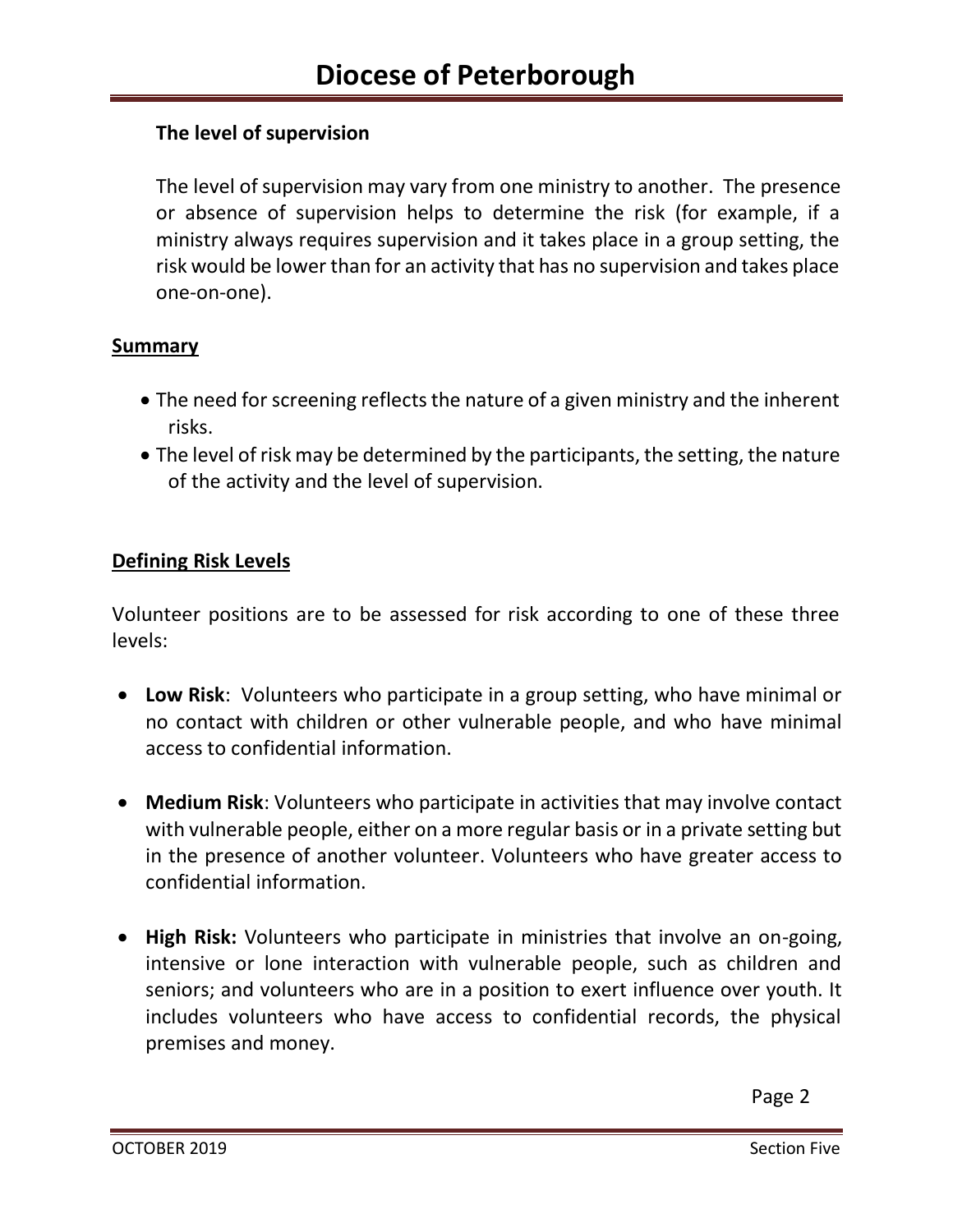Volunteers must agree to be screened according to the level of risk that is determined for the position in which they serve. Volunteers who are involved in more than one ministry are to be screened for the position with the highest level of risk. If a volunteer changes positions and assumes a ministry with a higher risk, that person is to be screened again according to the corresponding level of risk.

The only persons who are not to be considered within one of these three categories are the special event volunteers. Volunteers who help out only for special events within the parish, (such as Fall Fiestas, Spaghetti Suppers and Bake Sales), may or may not belong to a specific ministry. These volunteers will be asked to sign in upon arrival at such events, so a record is kept on file. The sign-in sheet should include the name of the parish, the activity, and the date the event takes place. Volunteers will be recording their names, addresses and phone numbers. In so doing, the parish will have a list it can use to ask for help in the future, and will have a record as to which individuals volunteered at such events.

## **Summary**

- Volunteers are to be screened according to the level of risk that is determined for each position.
- Special event volunteers do not belong within any of the three levels of risk.

## **Risk Management**

Risk management is a process of assessing potential problems and developing strategies for dealing with them. The following strategies are to be considered for risk management:

**a) Eliminate the risk.**

 Sometimes the risks associated with a given activity are too great and the potential consequences too damaging to assume. If this is the case, the ministry position is to be terminated or significantly altered.

## **b) Modify the activity.**

 There may be ways of changing some aspects of a ministry or activity so that it reduces the risk. This modification may involve changing the way in which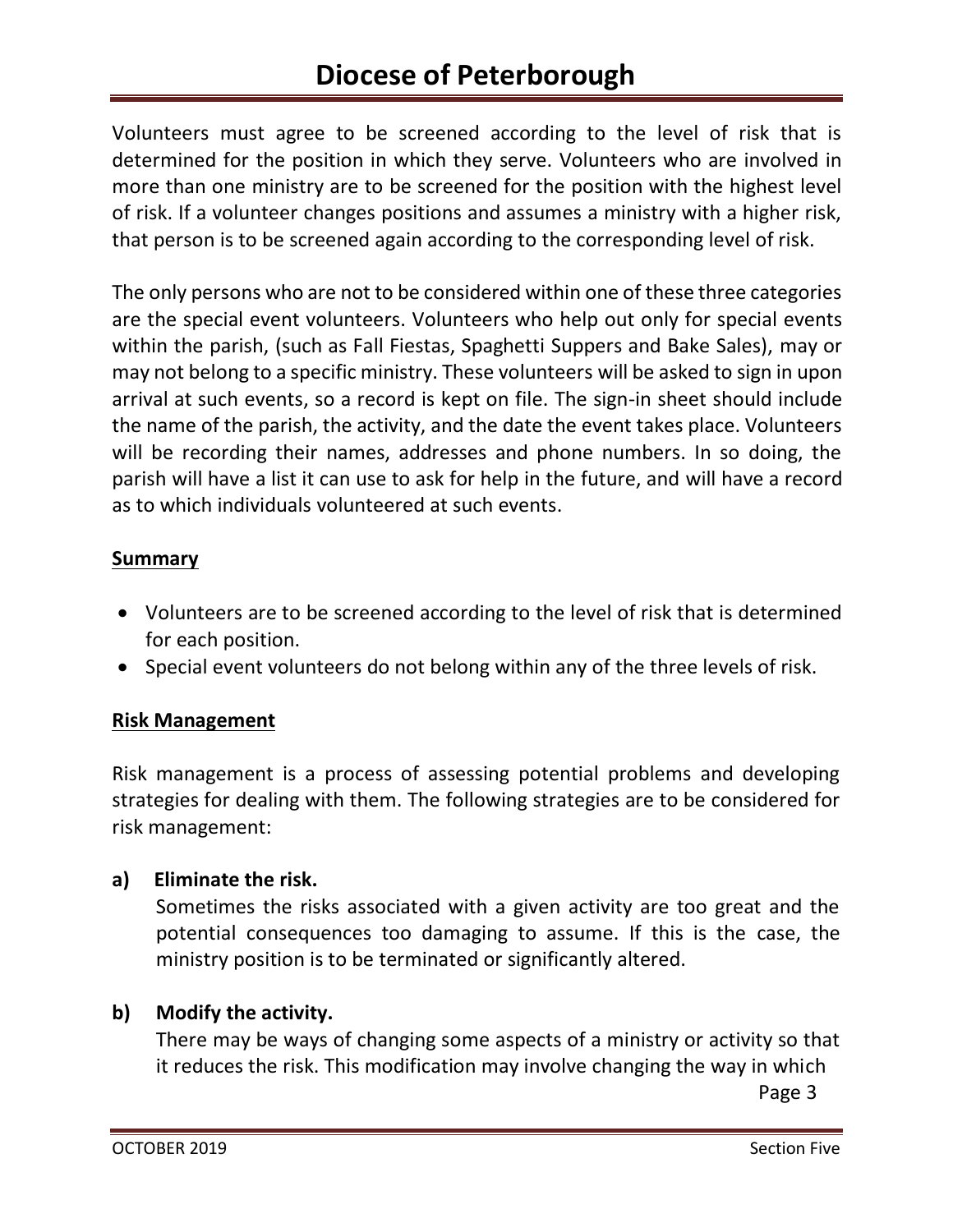something is done, where it takes place, by which it is carried out, or it may mean that a particular aspect of an activity is to be discontinued.

# **c) Transfer liability**.

 In some cases, a choice may be made to have someone else, an individual or organization for example, take on part of a task and assume the liability for it. This outside party is usually a company or organization that can assume the risks because it has a particular professional expertise in an area that members of the parish do not have.

## **d) Assume the risk.**

 Having clearly identified the risks, assessed the probability of their occurrence, looked at the possible losses, and determined the consequences, a decision is then made to introduce or continue an activity or ministry and assume the risk.

## **e) Minimize assumed risk**

 Having decided to assume the risk, consideration should be directed towards further reducing the risks. The ongoing training and supervision of volunteers are two ways of further minimizing the risk.

All of these strategies taken together do not guarantee that everyone is completely protected. It is important that an ongoing effort be made to review, assess and document the steps that are being taken to reduce risk.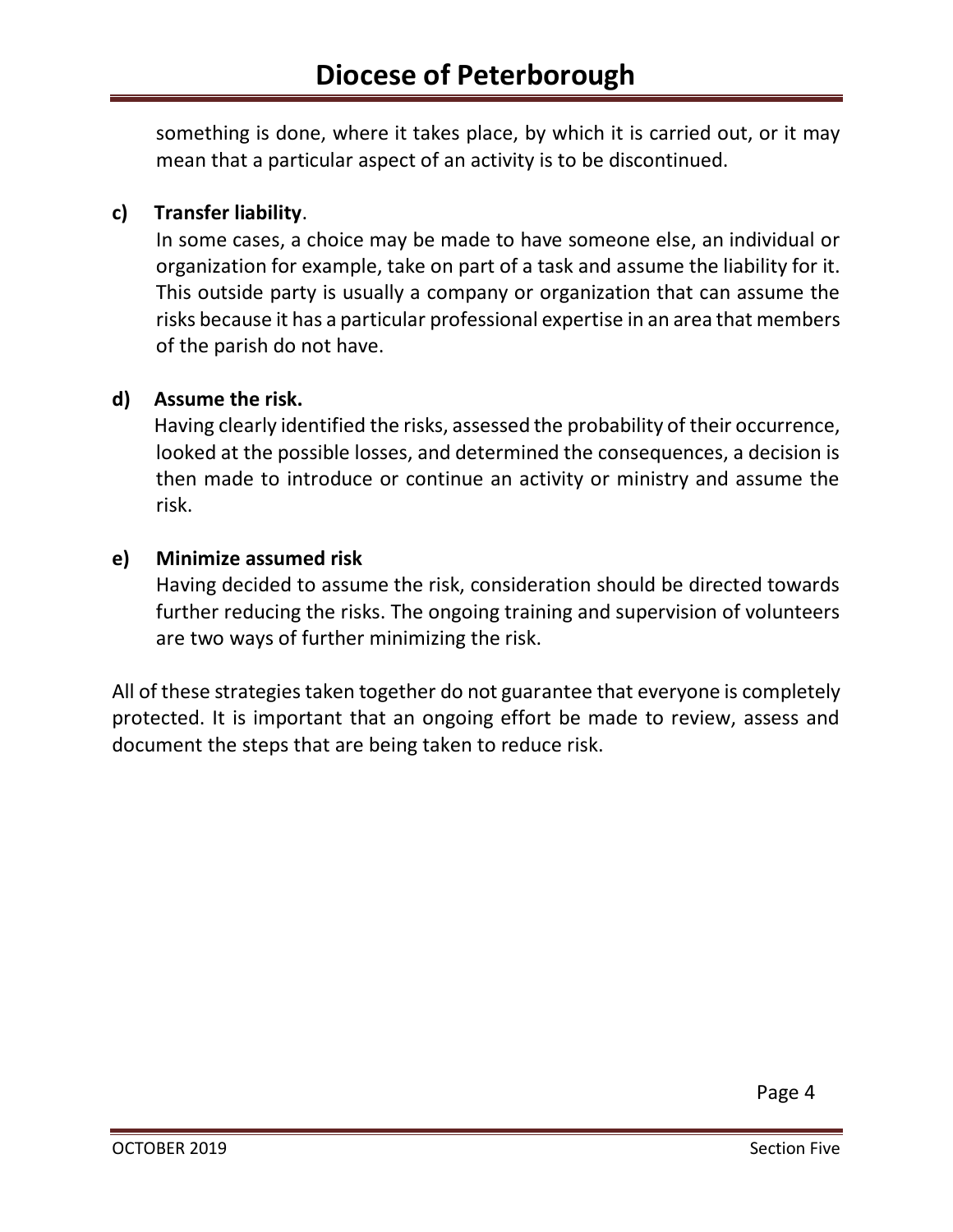# **SAMPLE RISK LEVEL GRID**

|                                      | <b>High Risk Position</b>                                                                                                                                                                        | <b>Medium Risk Position</b>                                                                                                        | <b>Low Risk Position</b>                                                                         |
|--------------------------------------|--------------------------------------------------------------------------------------------------------------------------------------------------------------------------------------------------|------------------------------------------------------------------------------------------------------------------------------------|--------------------------------------------------------------------------------------------------|
| Participant<br>In<br><b>Ministry</b> | Youth (under 18 years old)<br>Senior (over 70 years old)<br>Handicapped/disabled (any age)<br>Infirm due to illness or emotional distress.                                                       | Youth (between 18-24)                                                                                                              | Able-bodied adult (25 years old)                                                                 |
| <b>Setting</b>                       | <b>Isolated</b><br>Participant's home<br>Room with doors and no windows<br>Off-site private space<br>Home meetings<br>Car<br>Tents/Cabins                                                        | Room with doors and windows                                                                                                        | Meeting room<br>Meeting hall<br>Worship space/Church<br>Off-site public space                    |
| <b>Activity</b>                      | One-on-one home visits/instructions/counseling<br>Overnight activity with vulnerable participants<br>Emotional /Physical activity<br><b>Handling Money</b><br>Financial/confidential information | Some financial information<br>Youth group meetings/events with several<br>adult leaders<br>Hospital/Nursing home visiting in pairs | Group bible study<br>Liturgical readings<br>Decorating the church/hall<br>Ushering and lecturing |
| <b>Supervision</b>                   | Little to none<br>No documentation of meetings/events                                                                                                                                            | Occasional supervision<br>Some documentation of meetings/events                                                                    | Supervisor always present<br>Always in large group<br>Documentation of every meeting             |

# **Risk Levels and Applicable Procedures**

The extent of the screening process varies from one level of risk to another. Some tasks, especially those associated with low risk screening, may be delegated to the coordinator or contact person of the particular ministry. Volunteers within the Diocese of Peterborough are to be screened according to the following procedures.

#### **Low Risk Volunteers**

- 1. receive a position description form
- 2. fill out a Volunteer Information Form (Form 1010 Pages 1 & 4)

## **Medium Risk Volunteers**

- 1. receive a position description form
- 2. fill out a Volunteer Information Form, a References Form and a Consent for Reference Checks Form (Form 1010 pages 1/2/4)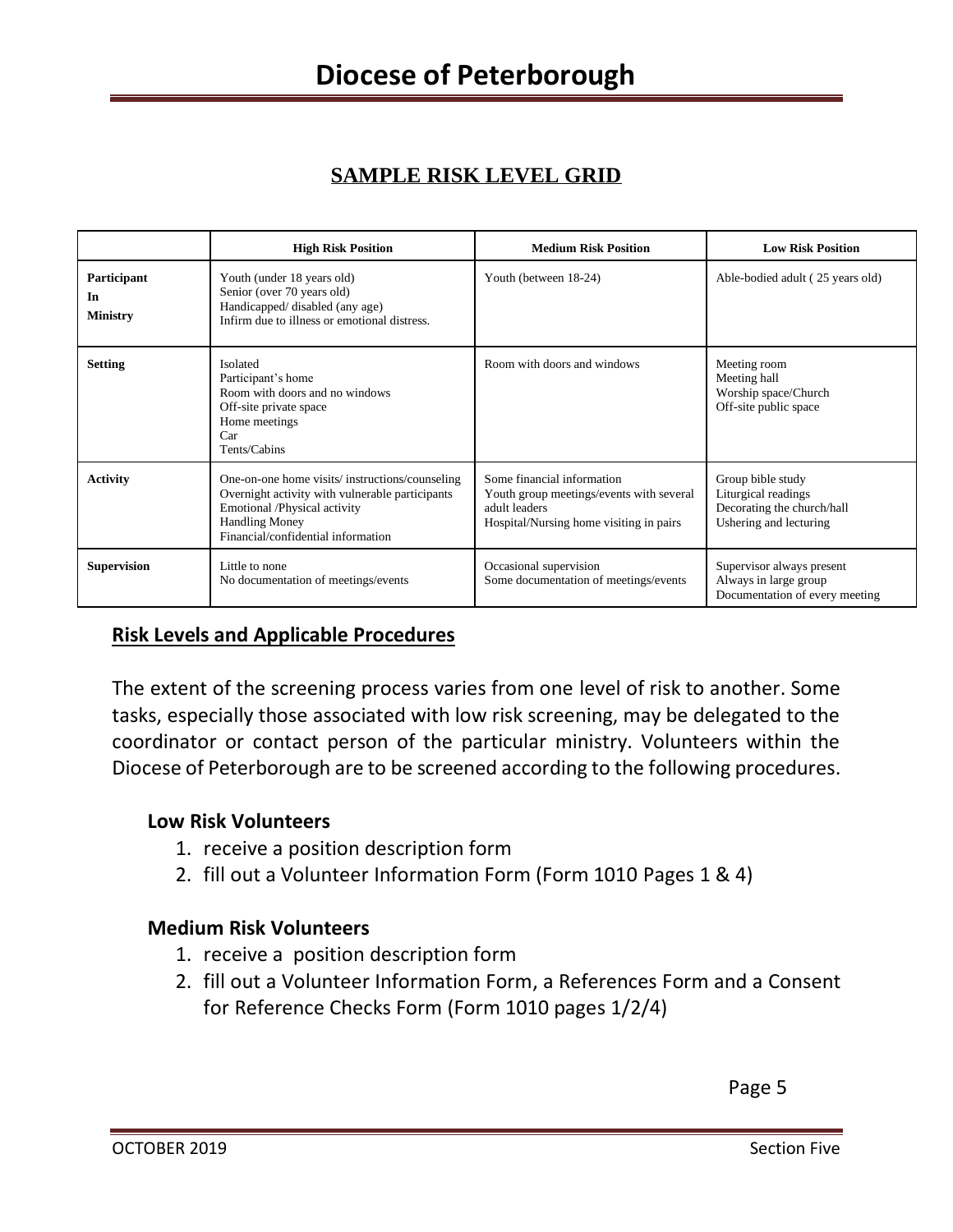- 3. have an interview conducted by the Parish Screening Committee (Forms 1030-1060)
- 4. have their references checked by the Parish Screening Committee (Form 1020)
- 5. receive appropriate orientation and training

#### **High Risk Volunteers**

- 1. receive a position description form
- 2. fill out a Volunteer Information Form, a References Form and a Consent for Reference Checks Form (Forms 1010 pages 1-4)
- 3. have an interview conducted by the Parish Screening Committee (Form 1030-1060)
- 4. have their references checked by the Parish Screening Committee (Form 1020)
- **5. provide an Enhanced Police Information Check (EPIC)**
- 6. receive appropriate orientation and training
- 7. have supervisory checks and evaluations

#### **Step Two: Position Descriptions**

A Parish Volunteer Screening Committee and the leaders or coordinators of the various ministries **are to review position descriptions for every ministry within the parish**. This position description identifies the level of risk, outlines the tasks of the particular ministry, and sets the ground rules for the participants. Each of the position descriptions is to be dated, approved by the pastor and scre ening committee and updated biannually.

The following outline serves as a suggested format in reviewing a position description.

## **1. Name of Group/ Ministry**

States the name of the group/ ministry.

## **2. Accountability**

States from whom the volunteer is to take direction and to be accountable.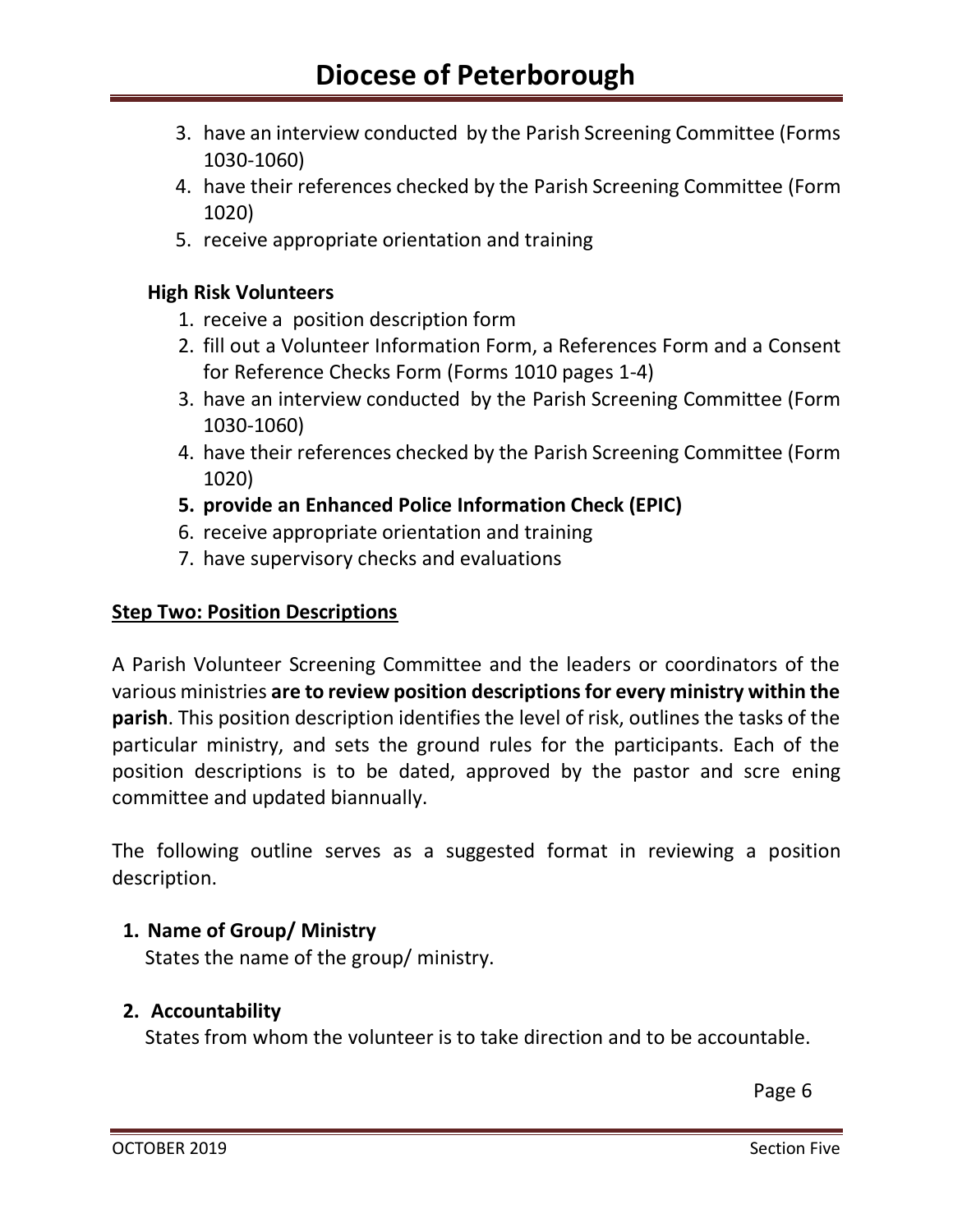#### **3. Purpose of Ministry**

Explains the service that the ministry provides.

#### **4. Participant Group**

Outlines those to whom the volunteers minister.

#### **5. Activities and Responsibilities**

Lists the expectation for the volunteer in the exercise of his or her ministry.

#### **6. Skills and Qualifications Required**

Identifies the characteristics and qualities required of the volunteer.

#### **7. Time Commitment and Duration**

Identifies the time commitment that is required and the amount of time for which a person is to serve in a given ministry (for example, two hours every week for a two-year period).

#### **8. Orientation and Training**

Outlines the manner and extent of preparation required.

#### **9. Support, Supervision and Evaluation**

Outlines the support that is in place for the volunteer and the ways in which supervision and evaluation are to be carried out.

#### **10.Risk Assessment and Screening Procedures.**

After consultation with the ministry leader, the screening committee confirms the risk and implements the corresponding level of screening.

#### **Summary**

• Comprehensive position descriptions and risk assessments are the foundation for all screening measures.